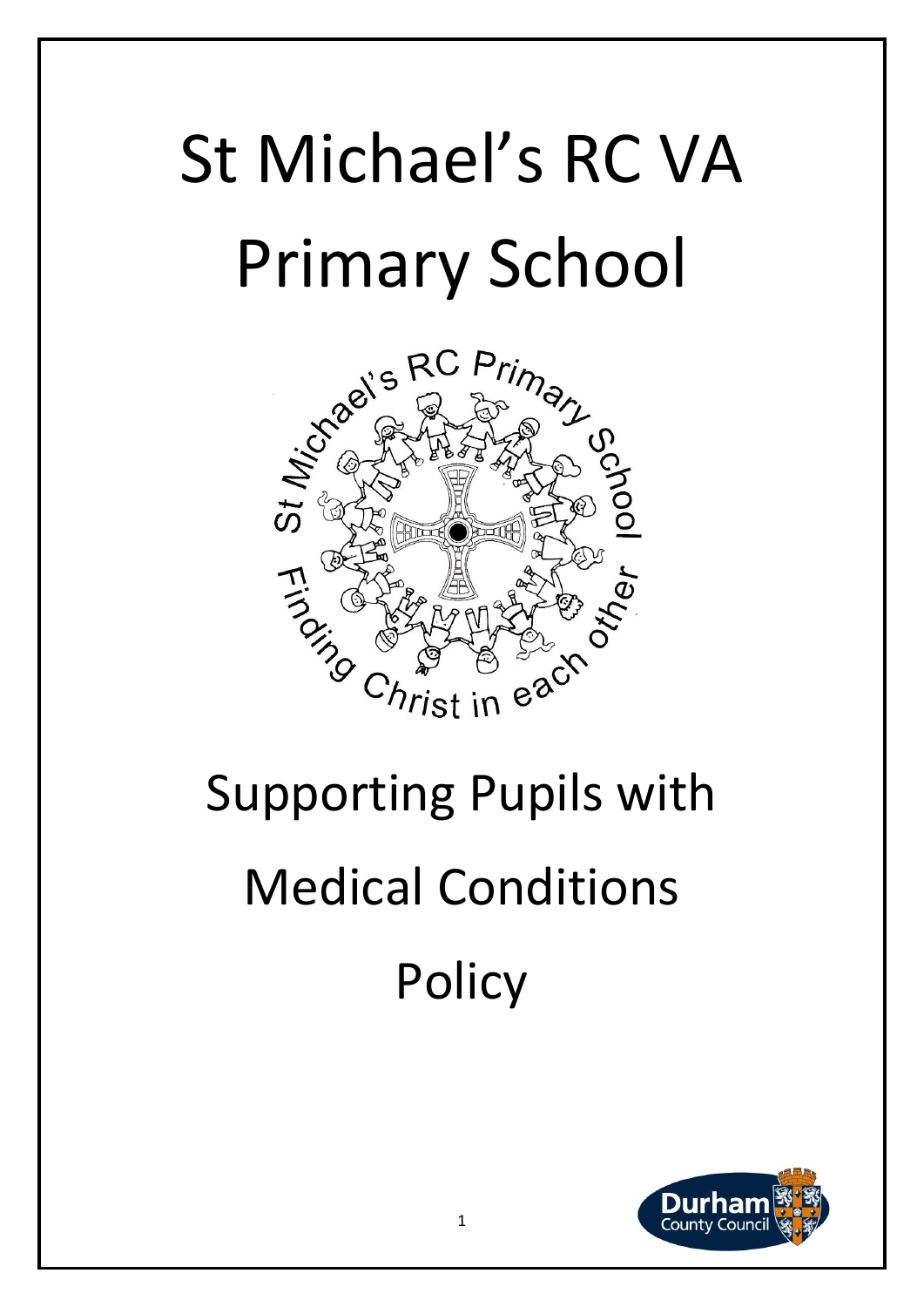

### Our Mission Statement **'Finding Christ in each other'**

'Catholic Education is above all a question of helping to form Christ in the lives of others'

#### **Pope John Paul II**

The School aims to promote Catholic values based on the teachings of Christ and to bring all members of the school community – staff, children, parents and governors – closer to God through the daily practice of those values in all areas of school activities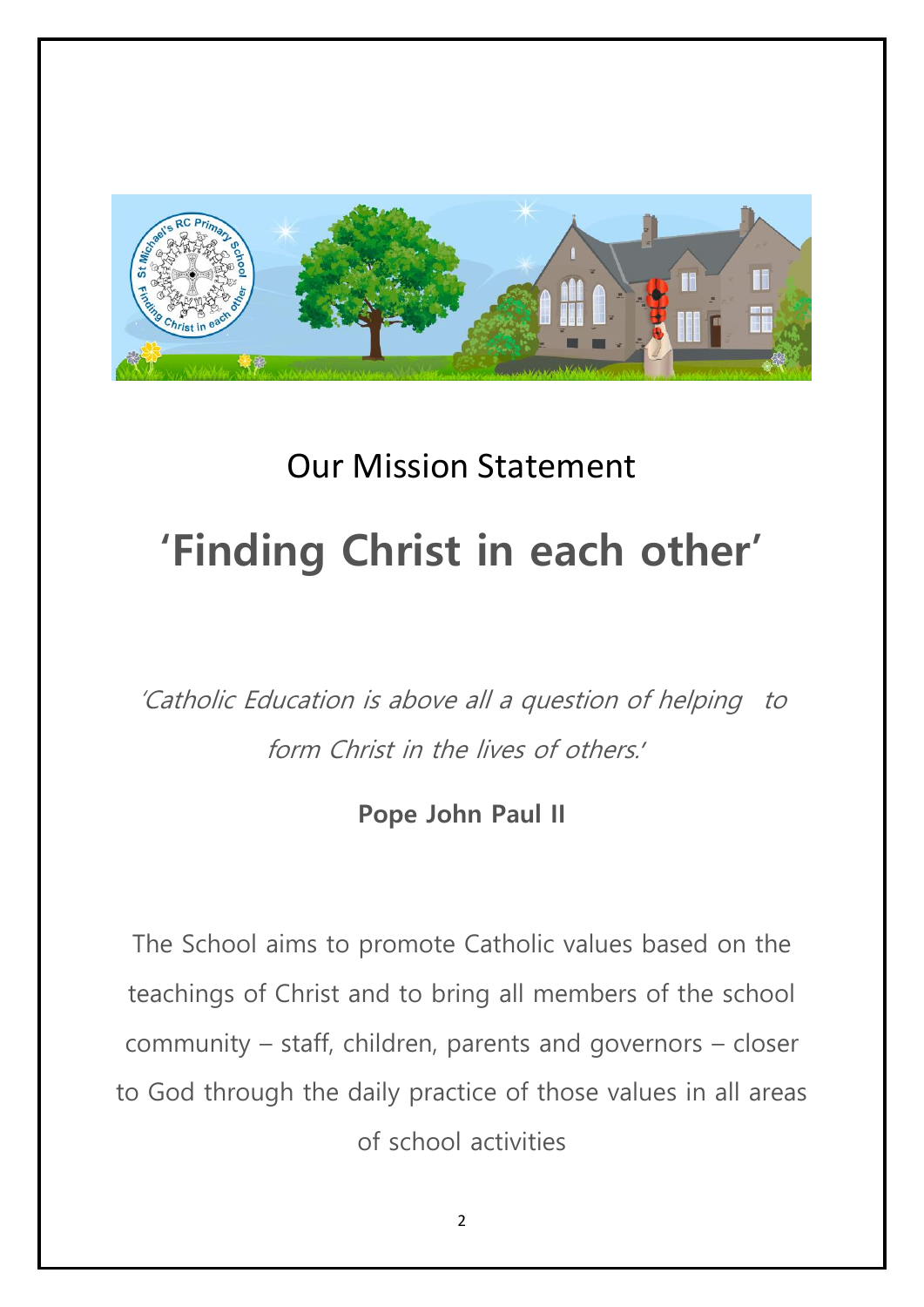St Michael's RC Primary School wishes to ensure that pupils with medical conditions receive appropriate care and support at school. All pupils have an entitlement to a full time curriculum or as much as their medical condition allows. This policy has been developed in line with the Department for Education's statutory guidance released in April 2014 – "Supporting pupils at school with medical conditions" under a statutory duty form section 100 of the Children and Families Act 2014. The statutory duty came into force on 1<sup>st</sup> September 2014

The school will have regard to the statutory guidance issued. We take account of it, carefully consider it and we make all efforts to comply.

Ofsted places a clear emphasis on meeting the needs of pupils with SEN and Disabilities, also including those pupils with medical conditions.

*N.B. Early years settings should continue to apply the Statutory Framework for Early Years foundation Stage.* 

#### **1) Key roles and responsibilities**

#### **a) The Local Authority (LA) is responsible for:**

- 1) Promoting co-operation between relevant partners regarding supporting pupils with medical conditions.
- 2) Providing support, advice /guidance and training to schools and their staff to ensure Individual Healthcare Plans (IHP) are effectively delivered.
- 3) Working with schools to ensure pupils attend full-time or make alternative arrangements for the education of pupils who need to be out of school for fifteen days or more due to a health need and who otherwise would not receive a suitable education.

#### **b) The Governing Body of St Michaels's RC Primary School is responsible for:**

- 1) Ensuring arrangements are in place to support pupils with medical conditions.
- 2) Ensuring the policy is developed collaboratively across services, clearly identifies roles and responsibilities and is implemented effectively.
- 3) Ensuring that the Supporting Pupils with Medical Conditions Policy does not discriminate on any grounds including, but not limited to protected characteristics: ethnicity/national/origin, religion or belief, sex, gender reassignment, pregnancy & maternity, disability or sexual orientation.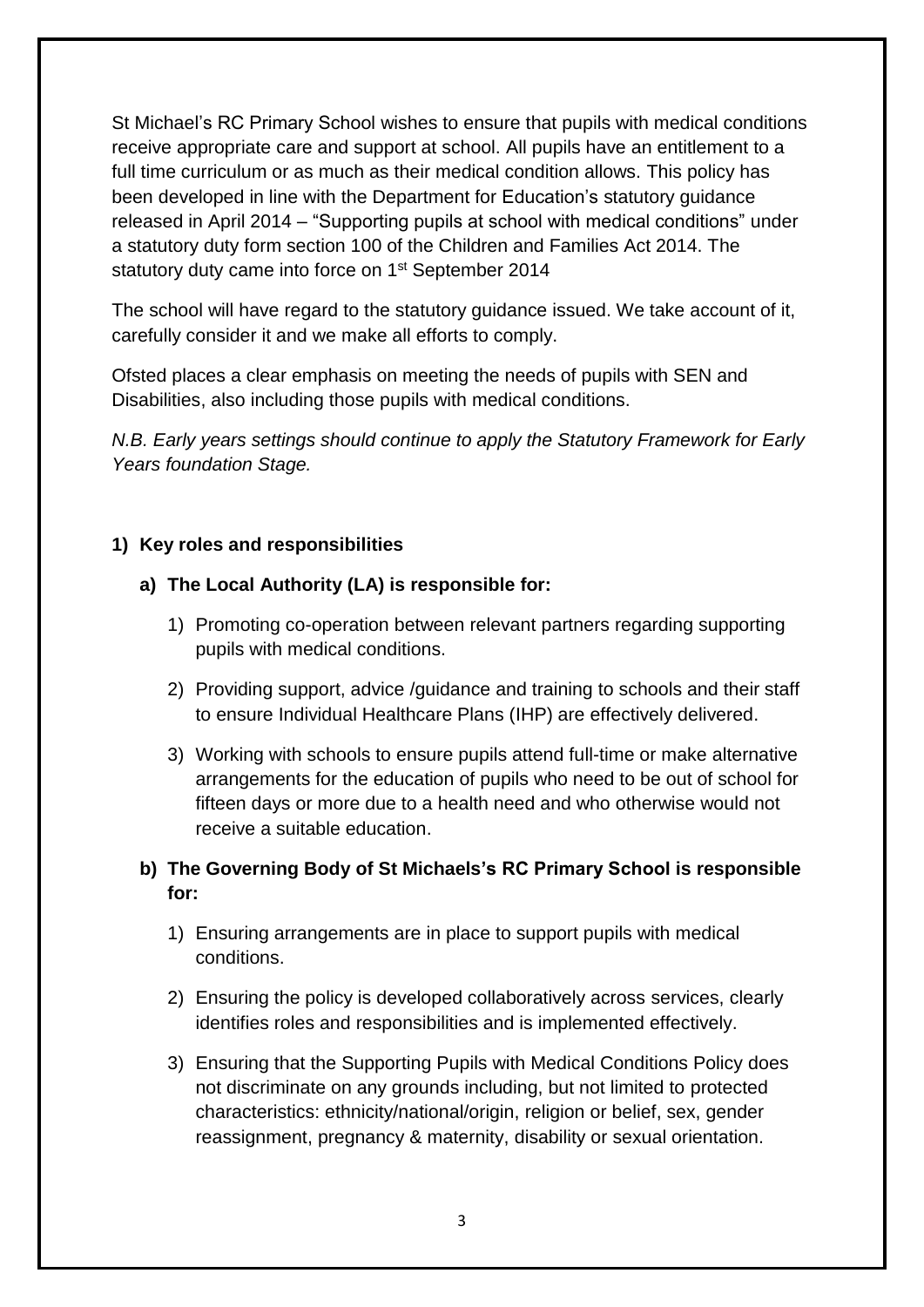- 4) Ensuring the policy covers arrangements for pupils who are competent to manage their own health needs.
- 5) Ensuring that all pupils with medical conditions are able to play a full and active role in all aspects of school life, participate in school visits / trips/ sporting activities, remain healthy and achieve their academic potential.
- 6) Ensuring that relevant training is delivered to a sufficient number of staff who will have responsibility to support children with medical conditions and that they are signed off as competent to do so. Staff to have access to information, resources and materials.
- 7) Ensuring written records are kept of, any and all, medicines administered to pupils.
- 8) Ensuring the policy sets out procedures in place for emergency situations.
- 9) Ensuring the level of insurance in place reflects the level of risk.
- 10)Handling complaints regarding this policy as outlined in the school's Complaints Policy.

#### c) **The Headteacher and Medical Lead are responsible for:**

- 1) Ensuring the policy is developed effectively with partner agencies and then making staff aware of this policy.
- 2) The day-to-day implementation and management of the Supporting Pupils with Medical Conditions Policy and Procedures of **St Michaels's RC Primary School**.
- 3) Liaising with healthcare professionals regarding the training required for staff.
- 4) Identifying staff who need to be aware of a child's medical condition.
- 5) Developing Individual Healthcare Plans (IHPs).
- 6) Ensuring a sufficient number of trained members of staff are available to implement the policy and deliver IHPs in normal, contingency and emergency situations.
- 7) If necessary, facilitating the recruitment of staff for the purpose of delivering the promises made in this policy. Ensuring more than one staff member is identified, to cover holidays / absences and emergencies.
- 8) Ensuring the correct level of insurance is in place for teachers who support pupils in line with this policy.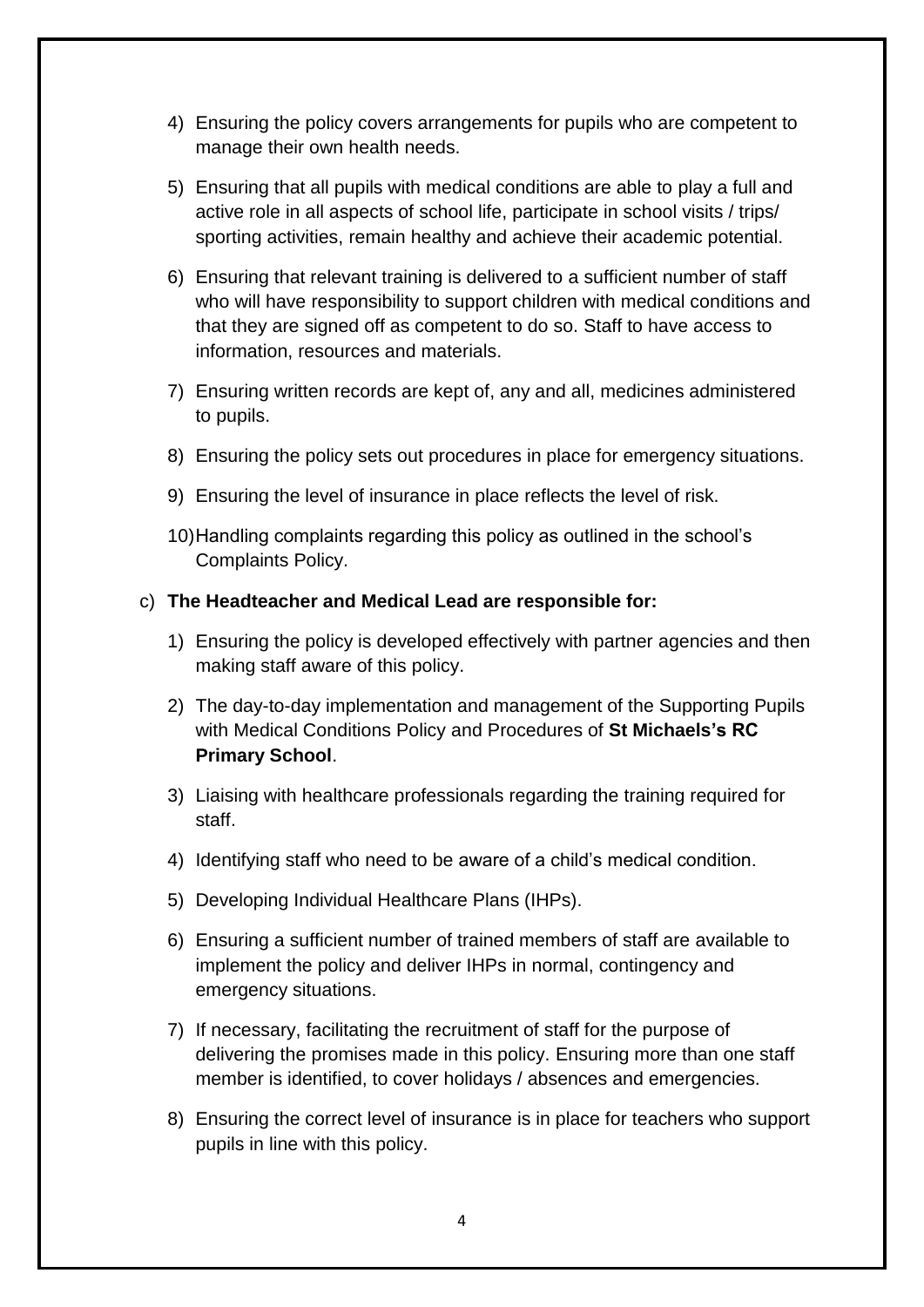- 9) Continuous two way liaison with school nurses and school in the case of any child who has or develops an identified medical condition.
- 10) Ensuring confidentiality and data protection
- 11) Assigning appropriate accommodation for medical treatment/ care
- 12) Considering the purchase of a defibrillator.
- 13) Voluntarily holding 'spare' salbutamol asthma inhalers for emergency use.

#### d) **Staff members are responsible for:**

- 1) Taking appropriate steps to support children with medical conditions and familiarising themselves with procedures which detail how to respond when they become aware that a pupil with a medical condition needs help. *A first-aid certificate is not sufficient*.
- 2) Knowing where controlled drugs are stored and where the key is held.
- 3) Taking account of the needs of pupils with medical conditions in lessons.
- 4) Undertaking training to achieve the necessary competency for supporting pupils with medical conditions, with particular specialist training if they have agreed to undertake a medication responsibility.
- 5) Allowing inhalers, adrenalin pens and blood glucose testers to be held in an accessible location, following DfE guidance.

#### e) **School nurses are responsible for:**

- 1) Collaborating on developing an IHP in anticipation of a child with a medical condition starting school.
- 2) Notifying the school when a child has been identified as requiring support in school due to a medical condition at any time in their school career.
- 3) Supporting staff to implement an IHP and then participate in regular reviews of the IHP. Giving advice and liaison on training needs.
- 4) Liaising locally with lead clinicians on appropriate support. Assisting the Headteacher in identifying training needs and providers of training.

#### **f) Parents and carers are responsible for:**

- 1) Keeping the school informed about any new medical condition or changes to their child/children's health.
- 2) Participating in the development and regular reviews of their child's IHP.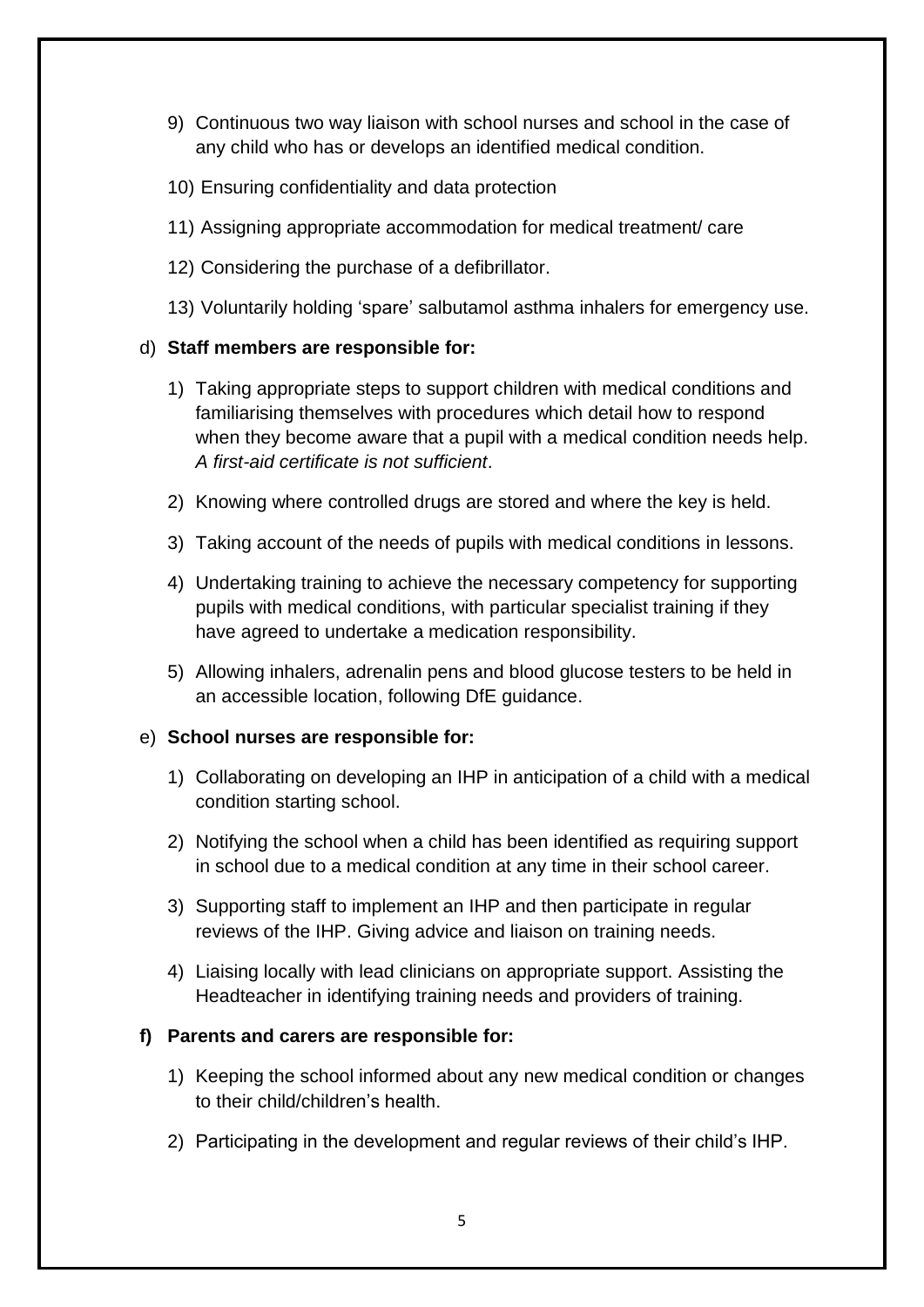- 3) Completing a parental consent form to administer medicine or treatment before bringing medication into school.
- 4) Providing the school with the medication their child requires and keeping it up to date including collecting leftover medicine.
- 5) Carrying out actions assigned to them in the IHP with particular emphasis on, they or a nominated adult, being contactable at all times.

#### g) **Pupils are responsible for:**

- 1) Providing information on how their medical condition affects them.
- 2) Contributing to their IHP
- 3) Complying with the IHP and self-managing their medication or health needs including carrying medicines or devices, if judged competent to do so by a healthcare professional and agreed by parents.

#### **2) Training of staff**

- a) Newly appointed teachers, supply or agency staff and support staff will receive training on the 'Supporting Pupils with Medical Conditions' Policy as part of their induction.
- b) The clinical lead for each training area/session will be named on each IHP.
- c) No staff member may administer prescription medicines to children with medical conditions or undertake any healthcare procedures without undergoing training specific to the condition and deemed as proficient by a school nurse as per paragraph 28 in the Supporting pupils in schools with medical conditions guidance by the Department of Education
- d) School will keep a record of medical conditions supported, training undertaken and a list of teachers proficient to undertake responsibilities under this policy. They will notify Health & Safety DCC, and Risk, Insurance & Governance Manager, DCC.

#### 3) **Medical conditions register /list**

a) Schools admissions forms will request information on pre-existing medical conditions. Parents must have easy pathway to inform school at any point in the school year if a condition develops or is diagnosed. Consideration could be given to seeking consent from GPs to have input into the IHP and also to share information for recording attendance.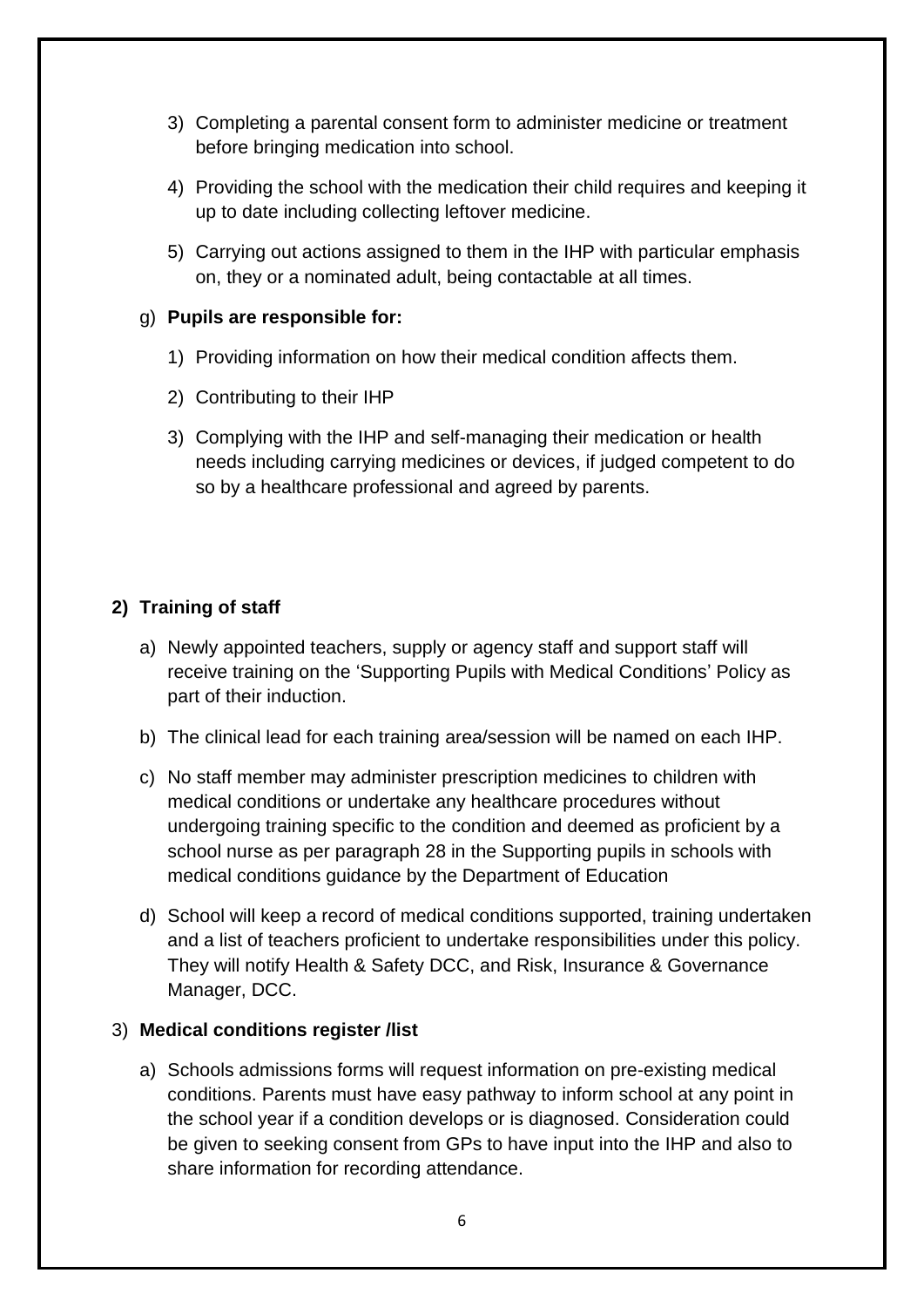- b) A medical conditions list or register should be kept, updated and reviewed regularly by the nominated member of staff. Each class teacher should have an overview of the list for the pupils in their care, within easy access.
- c) Supply staff and support staff should similarly have access on a need to know basis. Parents should be assured data sharing principles are adhered to.
- d) For pupils on the medical conditions list key stage transition points meetings should take place in advance of transferring to enable parents, school and health professionals to prepare IHP and train staff if appropriate.

#### **4) Individual Healthcare Plans (IHPs)**

- a) Where necessary (Headteachers will make the final decision) an Individual Healthcare Plan (IHP) will be developed in collaboration with the pupil, parents/carers, Headteacher, Special Educational Needs Coordinator (SENCO) and medical professionals.
- *b)* IHPs will be easily accessible to all relevant staff, including supply/agency staff, whilst preserving confidentiality. Staffrooms are inappropriate locations under Information Commissioner's Office (ICO) advice for displaying IHP as visitors /parent helpers etc. may enter. If consent is sought from parents a photo and instructions may be displayed. More discreet location for storage such as Intranet or locked file is more appropriate. *P.S. However, in the case of conditions with potential life-threatening implications the information should be available clearly and accessible to everyone. Health care plans are kept in a file in Mrs Brown's office and a duplicate copy is kept in classrooms in a file that is to be taken with the child when leaving school by the adult in charge.*
- c) IHPs will be reviewed at least annually or when a child's medical circumstances change, whichever is sooner.
- d) Where a pupil has an Education, Health and Care plan or special needs statement, the IHP will be linked to it or become part of it.
- e) Where a child is returning from a period of hospital education or alternative provision or home tuition, collaboration between the LA /AP provider and school is needed to ensure that the IHP identifies the support the child needs to reintegrate.

#### 5) **Transport arrangements**

a) Where a pupil with an IHP is allocated school transport the school should invite a member of DCC Transport team who will arrange for the driver or escort to participate in the IHP meeting. A copy of the IHP will be copied to the Transport team and kept on the pupil record. The IHP must be passed to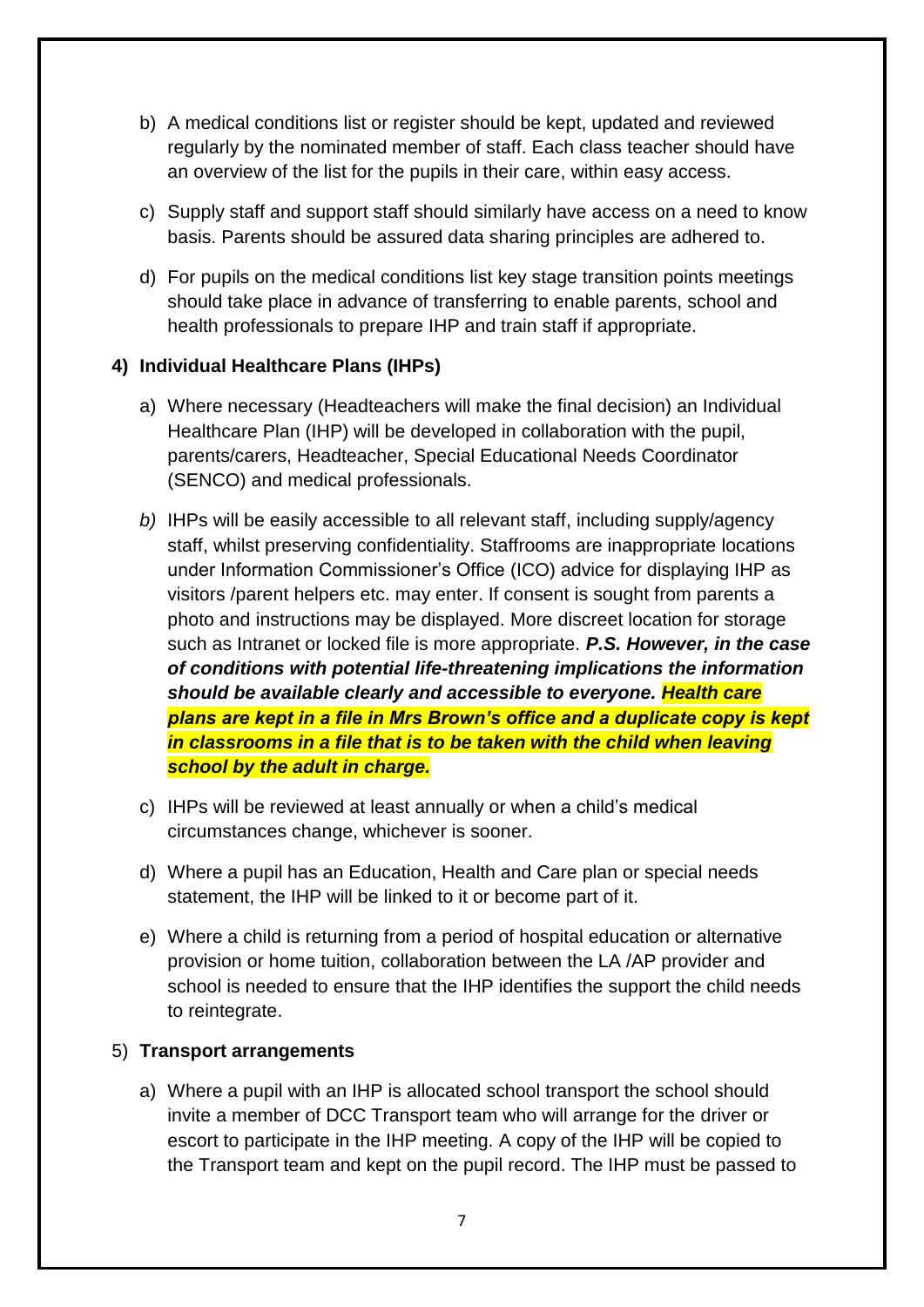the current operator for use by the driver /escort and the Transport team will ensure that the information is supplied when a change of operator takes place.

- b) For some medical conditions the driver/ escort will require adequate training. For pupils who receive specialised support in school with their medical condition this must equally be planned for in travel arrangements to school and included in the specification to tender for that pupil's transport.
- c) When prescribed controlled drugs need to be sent in to school, parents will be responsible for handing them over to the adult in the car in a suitable bag or container. They must be clearly labelled with name and dose etc.
- d) Controlled drugs will be kept under the supervision of the adult in the car throughout the journey and handed to a school staff member on arrival. Any change in this arrangement will be reported to the Transport team for approval or appropriate action.

#### 6) **Education Health Needs (EHN) referrals**

- a) All pupils of compulsory school age who because of illness, lasting 15 days or more, would not otherwise receive a suitable full-time education are provided for under the local authority's duty to arrange educational provision for such pupils.
- b) In order to provide the most appropriate provision for the condition the EHN team accepts referrals where there is a medical diagnosis from amedical consultant.

#### **7) Medicines**

- a) Where possible, unless advised it would be detrimental to health, medicines should be prescribed in frequencies that allow the pupil to take them outside of school hours.
- b) If this is not possible, prior to staff members administering any medication, the parents/carers of the child must complete and sign a parental consent to administration of medicine form.
- c) No child will be given any prescription or non-prescription medicines without written parental consent except in exceptional circumstances.
- d) Where a pupil is prescribed medication by a healthcare professional without their parents'/carers' knowledge, every effort will be made to encourage the pupil to involve their parents while respecting their right to confidentiality.
- e) No child under 16 years of age will be given medication containing aspirin without a doctor's prescription.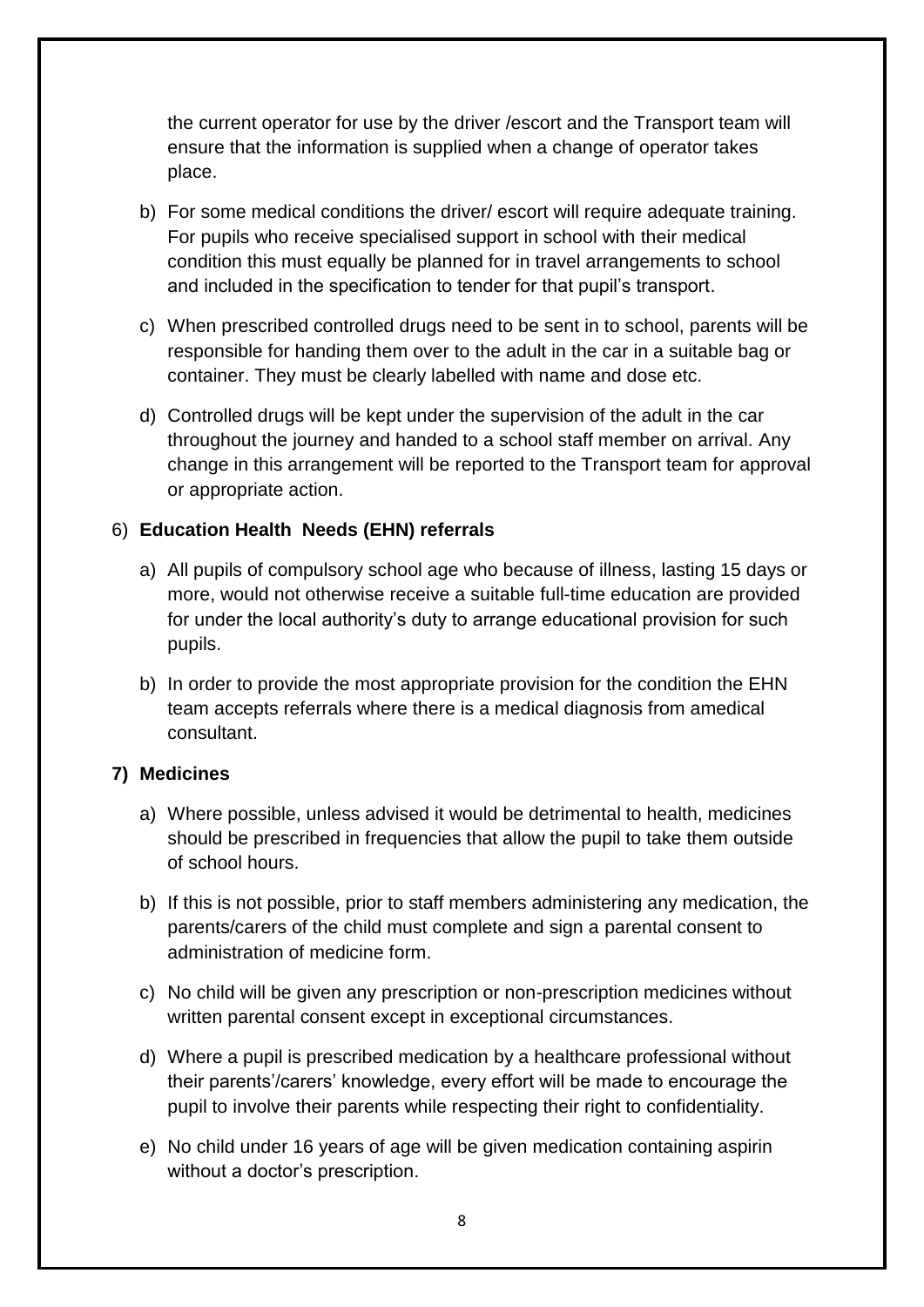- f) Medicines MUST be in date, labelled, and provided in the original container (except in the case of insulin which may come in a pen or pump) with dosage instructions. Medicines which do not meet these criteria will not be administered.
- g) All medications kept in school will be within their dates
- h) A child who has been prescribed a controlled drug may legally have it in their possession if they are competent to do so, but passing it to another child for use is an offence. Monitoring arrangements may be necessary. Schools should otherwise keep controlled drugs that have been prescribed for a pupil securely stored in a non-portable container and only named staff should have access. Controlled drugs should be easily accessible in an emergency.
- i) Medications will be stored in the locked cupboard or fridge if needed in Mrs Brown's office, inhalers will be kept in the classrooms to ensure ease of access and supervision.
- j) Any medications left over at the end of the course will be returned to the child's parents.
- k) Written records will be kept of any medication administered to children.
- l) Pupils will never be prevented from accessing their prescribed medications under the supervision of staff.
- m) Emergency salbutamol inhaler kits are in school, one is in Mrs Brown's office and one is in the art room at the Sports Hall.
- n) General posters about medical conditions (diabetes, asthma, epilepsy etc.) are recommended to be visible in the staff room
- o) St Michaels's RC Primary School cannot be held responsible for side effects that occur when medication is taken correctly.
- p) Staff will not force a pupil, if the pupil refuses to comply with their health procedure, and the resulting actions will be clearly written into the IHP which will include informing parents.

#### **8) Emergencies**

- a) Medical emergencies will be dealt with under the school's emergency procedures which will be communicated to all relevant staff so they are aware of signs and symptoms.
- b) Pupils will be informed in general terms of what to do in an emergency such as telling a teacher.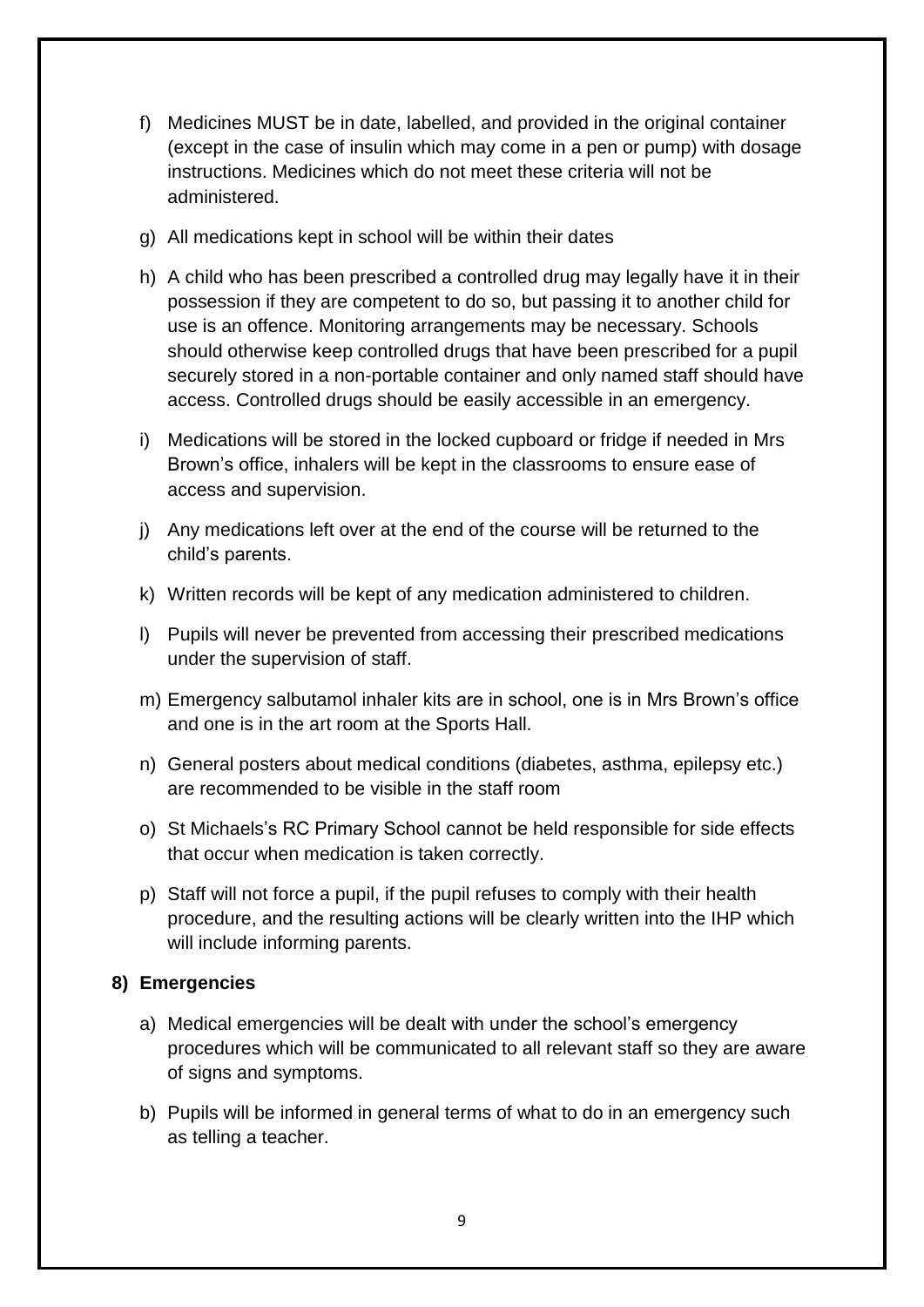c) If a pupil needs to be taken to hospital, a member of staff will remain with the child until their parents arrive.

#### **9) Day trips, residential visits and sporting activities**

- a) Unambiguous arrangements should be made and be flexible enough to ensure pupils with medical conditions can participate in school trips, residential stays, sports activities and not prevent them from doing so unless a clinician states it is not possible.
- b) To comply with best practice risk assessments should be undertaken, in line with H&S executive quidance on school trips, in order to plan for including pupils with medical conditions. Consultation with parents, healthcare professionals etc. on trips and visits will be separate to the normal day to day IHP requirements for the school day.

#### **10)Avoiding unacceptable practice**

The following behaviour is unacceptable in St Michael's RC Primary School:

- a) Preventing children from easily accessing their inhalers and medication and administering their medication when and where necessary.
- b) Assuming that pupils with the same condition require the same treatment.
- c) Ignoring the views of the pupil and/or their parents or ignoring medical evidence or opinion.
- d) Sending pupils home frequently or preventing them from taking part in activities at school
- e) Sending the pupil to the school office alone or with an unsuitable escort if they become ill.
- f) Penalising pupils with medical conditions for their attendance record where the absences relate to their condition.
- g) Making parents feel obliged or forcing parents to attend school to administer medication or provide medical support, including toilet issues.
- h) Creating barriers to children participating in school life, including school trips.
- i) Refusing to allow pupils to eat, drink or use the toilet when they need to in order to manage their condition.

#### **11)Insurance**

- a) Teachers who undertake responsibilities within this policy will be assured by the Headteacher that are covered by the LA/school's insurance.
- b) Full written insurance policy documents are available to be viewed by members of staff who are providing support to pupils with medical conditions. Those who wish to see the documents should contact the Head.

#### **12)Complaints**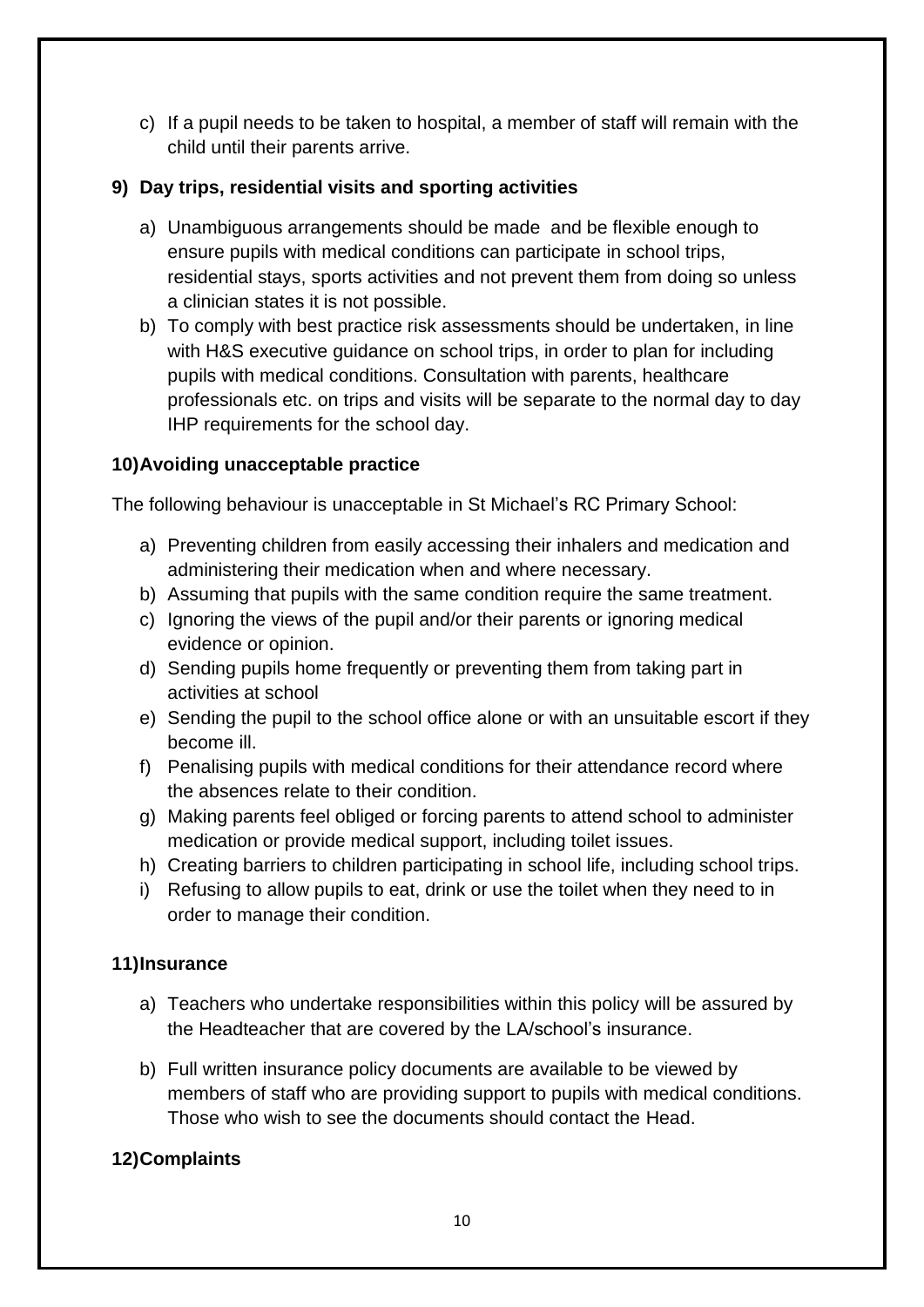- a) All complaints should be raised with the school in the first instance.
- b) The details of how to make a formal complaint can be found in the School Complaints Policy.

#### **13)Definitions**

- a) 'Parent(s)' is a wide reference not only to a pupil's birth parents but to adoptive, step and foster parents, or other persons who have parental responsibility for, or who have care of, a pupil.
- b) 'Medical condition' for these purposes is either a physical or mental health medical condition as diagnosed by a healthcare professional which results in the child or young person requiring special adjustments for the school day, either ongoing or intermittently. This includes; a chronic or short-term condition, a long-term health need or disability, an illness, injury or recovery from treatment or surgery. *Being 'unwell' and common childhood diseases are not covered.*
- c) 'Medication' is defined as any prescribed or over the counter treatment.
- d) 'Prescription medication' is defined as any drug or device prescribed by a doctor, prescribing nurse or dentist and dispensed by a pharmacist with instructions for administration, dose and storage.
- e) A 'staff member' is defined as any member of staff employed at St Michael's RC Primary School.